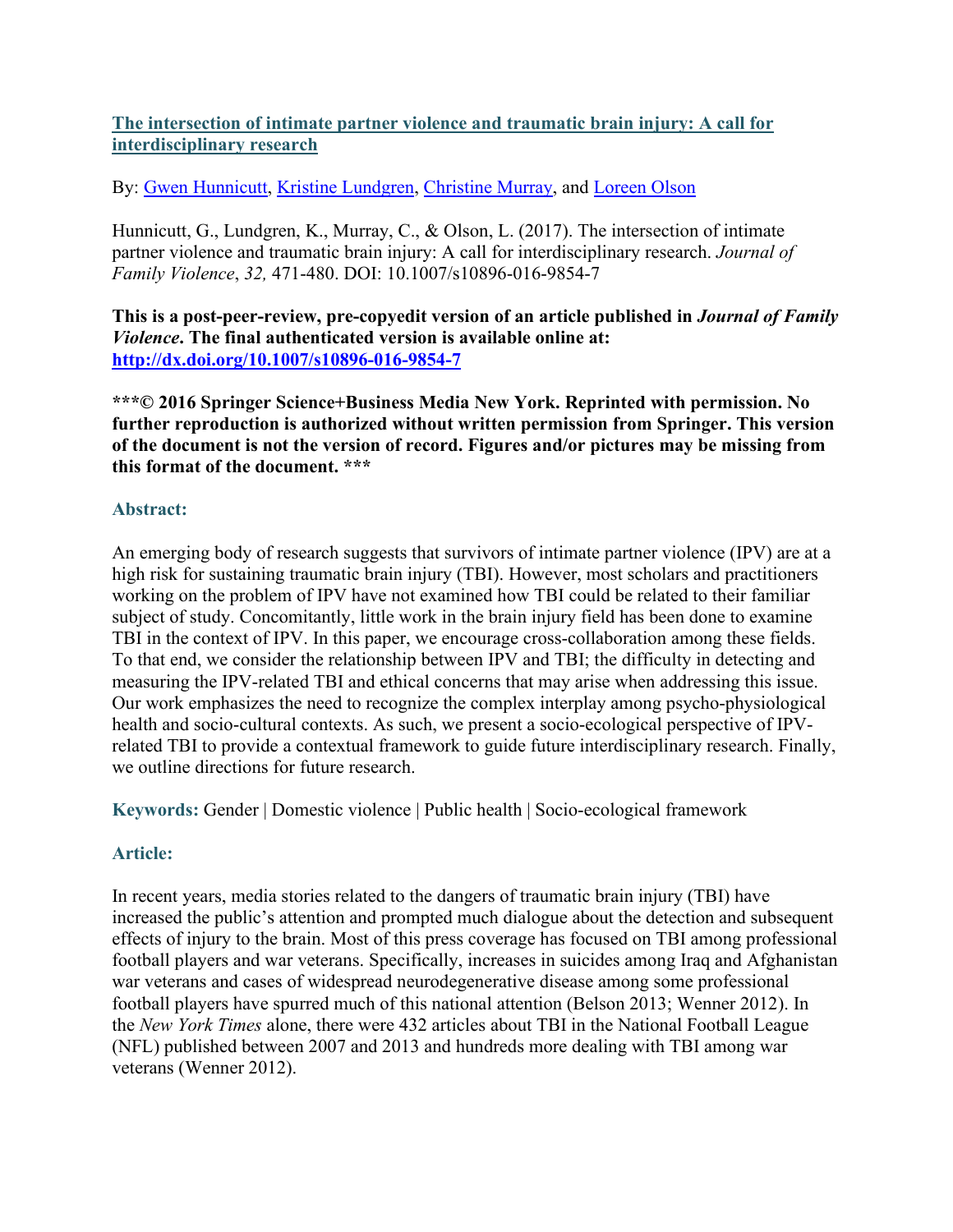Increased focus on and knowledge about the consequences of TBI experienced by military personnel and athletes has sparked public interest and spurred research funding to improve the ways in which TBI is diagnosed and treated. With veterans in particular, the media focus has led to increased research exploring TBI resulting from blast injuries and the connection between TBI and post-traumatic stress disorder (PTSD). Yet little-to-no attention is devoted to another group who is at high risk for TBI: individuals who have experienced intimate partner violence. We refer to this phenomenon as "IPV-related-TBI."

The purpose of this paper is fourfold: 1) to review existing research indicating the importance of greater research attention to IPV-related TBI, 2) to highlight gaps in research that currently limit scholars' and practitioners' understanding of this critical issue, including detection and measurement problems, 3) to issue a call for increased research that brings together groups of scholars from a variety of disciplines to examine this issue in an ethically responsible manner and to consider contextual factors as a crucial component of the process, and 4) to propose a socio-ecological framework of IPV-related TBI, a conceptual framework intended to guide this interdisciplinary research.

Traumatic Brain Injury has been studied almost exclusively at an individual level by researchers in the medical sciences. Non-medical IPV scholars and practitioners are often more focused on social and psychological dynamics of abuse and rarely consider TBI in their models. Consequently, a broad and inclusive framework is needed to achieve a comprehensive understanding of IPV-related TBI. A socio-ecological approach (Bronfenbrenner 1979) allows for the integration of two distinct areas of research and practice—intimate partner violence and traumatic brain injury. We conclude with six recommendations for future directions in research in this area.

## **A Socio-Ecological Framework of IPV-Related TBI**

At the time of this writing, IPV related TBI has been studied exclusively at the individual level where the occurrence of TBI in select populations is identified and frequencies are reported. While this level of identification is an obvious and necessary first step, it does not reveal much about the social processes that produce IPV-related TBI in the first place. In order to achieve a holistic understanding of IPV-related TBI, researchers and practitioners must understand the interpersonal dynamics and social context in which these injuries occur. We contend that the injured body should not be studied in isolation, but should be understood as ecologically embedded. The socio-ecological framework suggested here nests the individual with IPV-related TBI (ontogentic) within the relationship (microsystem) and within the larger community and social context (exosystem and macro-system, respectively) (Bronfenbrenner 1979). Each of these layers are embedded within the other, interdependent and bi-directionally influencing each other.

To the extent that a socio-ecological approach is taken, the study of IPV related TBI will be an interdisciplinary effort. To date, most of the research on IPV related TBI has been conducted by scholars in the medical sciences. Meanwhile, IPV scholars and practitioners are focused on social and psychological dynamics of abuse and rarely consider TBI in their models. A socioecological approach (Bronfenbrenner 1979) allows for the integration of two distinct areas of research and practice—intimate partner violence and traumatic brain injury. With a few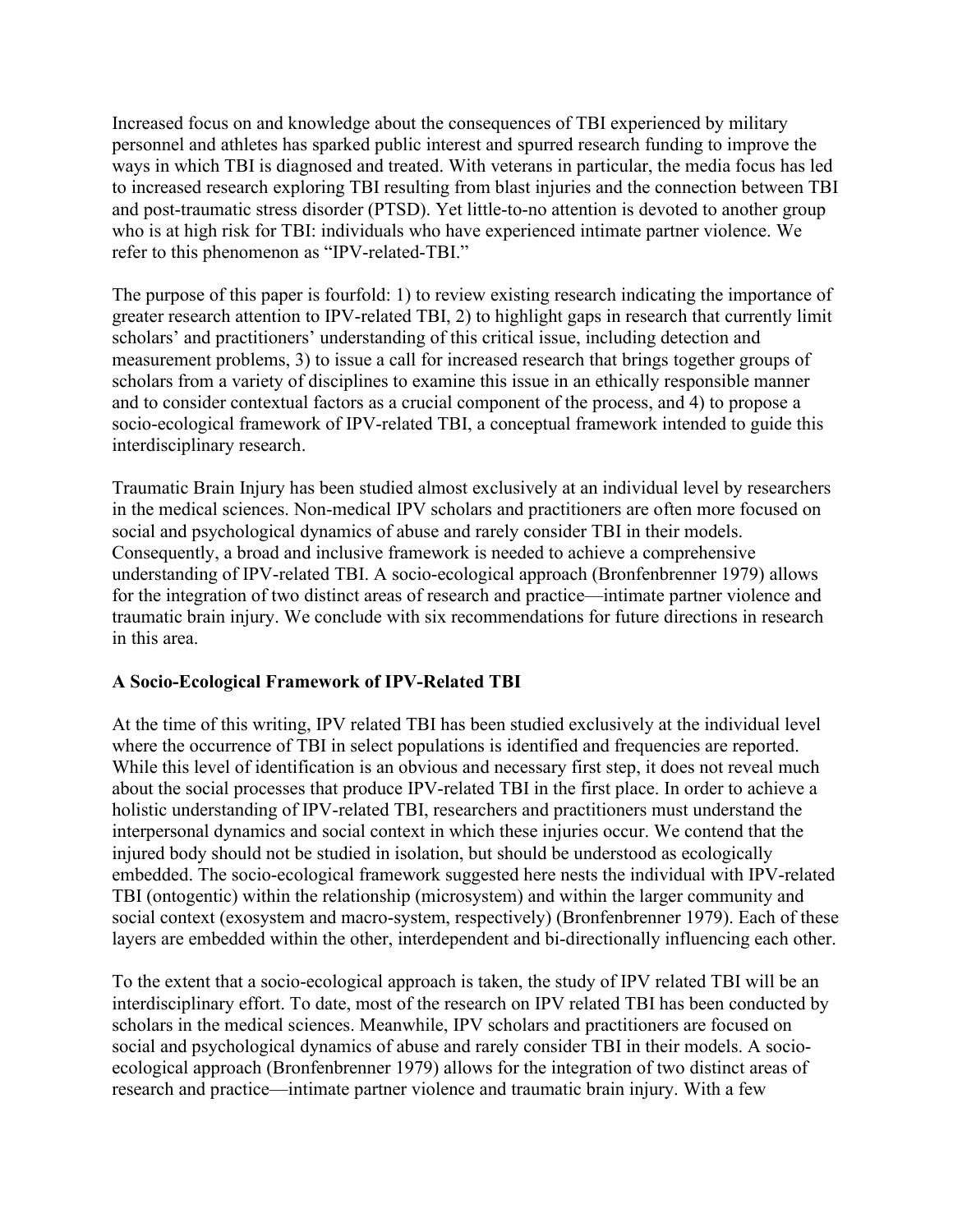exceptions, research and practice in these fields have rarely cross-pollinated. Most scholars and practitioners working on the problem of IPV have not thoroughly examined how TBIs could be related to their familiar subject of study. Concomitantly, little work in medical and neuroscience fields has been done to examine TBI in the context of IPV. A socio-ecological approach is one way to create more interconnectedness between professional groups, to garner a more complex understanding of the phenomenon, and to advance an interpretive device.

Ecological frameworks have been studied for several decades and are heuristic tools for researchers in a variety of fields, including human development, family studies, communication, psychology, public health, sociology, and biology, to name a few. Further, the Centers for Disease Control (CDC) (2014) has adapted a socio-ecological perspective to understand the causes and prevention of violence. While there are many different varieties (for a review, see Richard et al. 2011), all ecological perspectives are grounded in understanding how individual functioning influences and is influenced by larger contexts. More specifically, an ecological approach draws attention to "the individual and environmental determinants of behavior" (Richard et al. 2011, p. 309). Each *level of influence* related to a particular behavior is visually represented by a series of nested circles, starting at the most immediate and moving out to the most distant. For example, the CDC's's (2014) four-level model includes the *individual* (e.g., biological and personal factors), *relationships* (e.g., closest relationships that increase risk of experiencing violence), *community* (e.g., the settings and their characteristics that are associated with violence), and *societal* (e.g., the social and cultural norms that create a climate in which violence occurs). Similarly, individual, relationship, community, organizational, and policy levels are common in public health socio-ecological frameworks (Richard et al. 2011).

A key objective of this paper is to call for interdisciplinary research on this topic. A socioecological approach to the study of IPV-related TBI would address the three main levels that professionals from a range of disciplines might consider: (a) the physical, cognitive, and psychological context of the TBI and its related pattern of potential symptoms; (b) the abusive relationship context, as it relates to how TBI related symptoms may serve as both a potential consequence of and risk factor for IPV victimization; and (c) the community and broader social context, especially regarding how IPV-related TBI is viewed and addressed within various social systems (e.g., the interpretation of research on IPV, media representations of TBI, and the systems in place to prevent and respond to IPV). To the extent that researchers from a variety of disciplines consider these ecological factors, practice, policy, intervention, and science surrounding IPV related TBI would be informed by not just biological markers, but social, interpersonal, institutional, and community conditions. While studies of these social and contextual factors do indeed exist in the general IPV literature, this scholarship has yet to merge with TBI studies in the biological sciences.

#### **Defining Intimate Partner Violence**

It is important to note that there are various forms of violent intimate relationships (Olson 2004). A full summary is beyond the scope of this paper, but it is important to explain the terms used herein. Of the most serious form of abuse, *battering* "refers to a severe and escalating form of partner violence characterized by multiple forms of abuse, terrorization and threats, and increasingly possessive and controlling behaviour on the part of the abuser" (World Health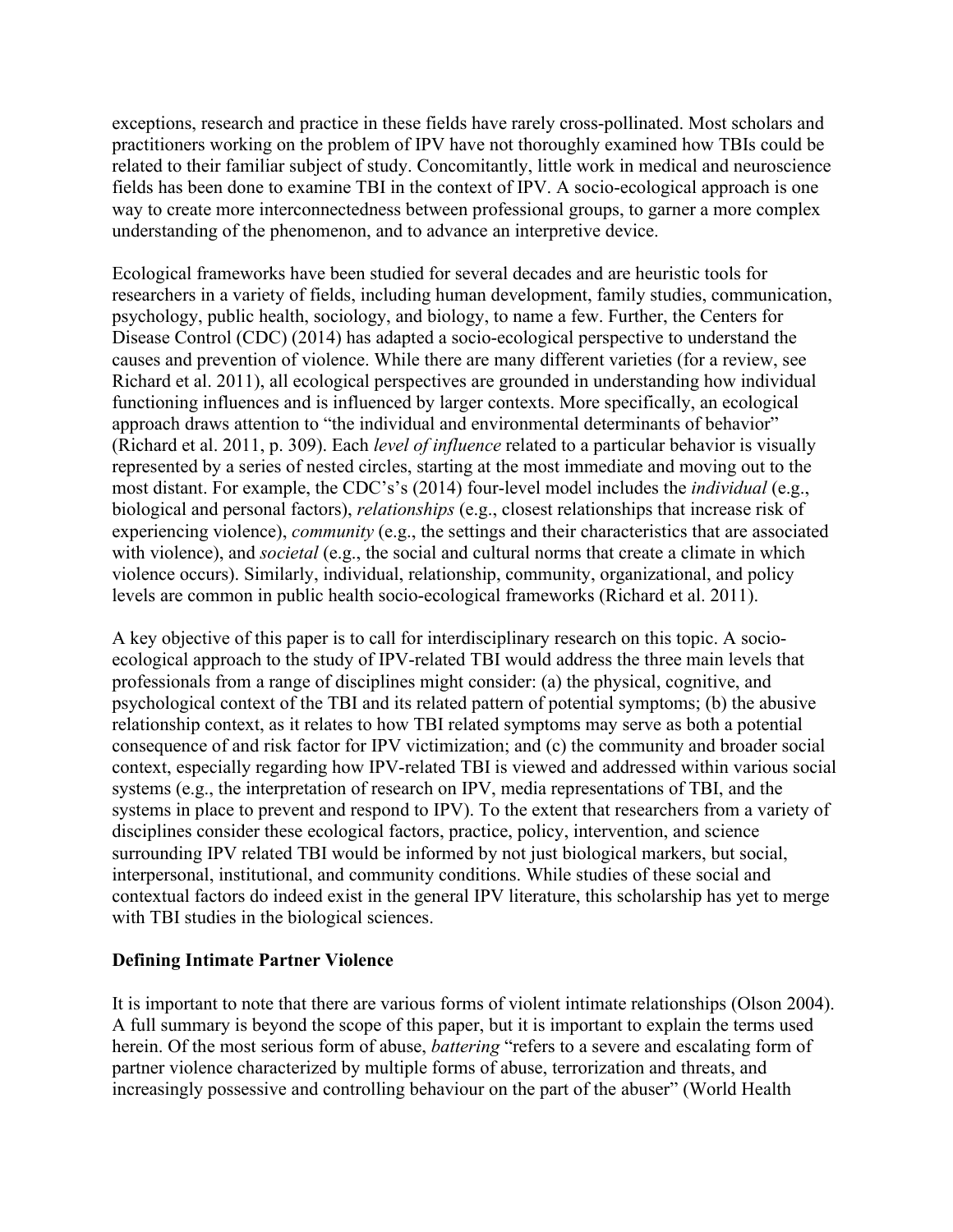Organization 2012, p. 1). More broadly, *intimate partner violence* (IPV) is the term often used to define relationships characterized by a violence that varies in frequency, severity, motive, and impact. Intimate Partner Violence is a term that allows for variation in the type of violent relationship and the severity of abuse, inclusive of both battering and less frequent relationshipbased violence. More than likely, most IPV that results in TBI comes from batterers. Yet, some instances of IPV from non-batterers also result in TBI. Thus, for our purposes, we employ the broader term, intimate partner violence, which we define as "any form of physical, sexual, emotional, psychological, and/or verbal abuse between partners in an (current or former) intimate relationship" (Murray and Graves 2012, p. 14).

### **Existing Research on IPV-Related TBI**

There are only a handful of studies that investigate IPV-related TBI. The research that does exist draws on data from special populations, namely those in the emergency room for IPV related injuries or those residing in the shelters. These samples constitute a relatively small percent of all persons who experience IPV. Therefore, we cannot generalize these results to larger populations. The limits of the existing research mean that we cannot yet draw conclusions about IPV-related TBI in general. That said, the prevalence of IPV-related TBI in these studies suggests that this phenomenon may indeed be a common occurrence and certainly signals that IPV-related TBI warrants further investigation.

While the true prevalence of IPV-related TBI is unknown, a handful of studies find that it ranges from 30 to 74 % (Kwako et al. 2011). In one study, emergency room data indicated that 67 % of women treated for IPV-related injuries reported problems that were indicative of injuries to the head (Corrigan et al. 2001). Similarly, Valera and Berenbaum (2003) sampled women from both shelter and non-shelter populations who all had sustained at least one physically abusive encounter and found nearly 75 % of the entire sample reported an IPV-related TBI. Another study of women residing in shelters found a 35 % TBI prevalence rate (Monahan and O'Leary 1999).

While the incidence and prevalence of IPV-related TBI are just beginning to be understood, individuals who are battered or experience IPV frequently acknowledge being hit in the face, neck, and head. There is, therefore, a high potential for TBI as a consequence of IPV (Ackerman and Banks 2003; Corrigan et al. 2001). Researchers estimate that between 88 % to 94.4 % of physical IPV incidents involve injuries to the head and neck (Arosarena et al. 2009). In a study of women in three domestic violence shelters, for instance, Jackson et al. (2002) located 53 battered women (recruited from shelters and community outreach programs) who were screened for TBI using the HELPS questionnaire<sup>[1](#page-3-0)</sup> to identify patients in need of neuropsychological assessment. The researchers found that 92 % of the women had been hit in the head by their partners, and most of these were repeated blows to the head. The same study also found that 83 % had been both hit in the head and severely shaken and 8 % of them had been hit in the head over 20 times in the past year.

In a qualitative study, Roberts and Kim (2005) reported interview results from 52 battered women, all of whom reported symptoms that are often associated with Mild TBI (here after

<span id="page-3-0"></span><sup>&</sup>lt;sup>1</sup> The HELPS questionnaire is a TBI screening tool suitable for non-medically trained professionals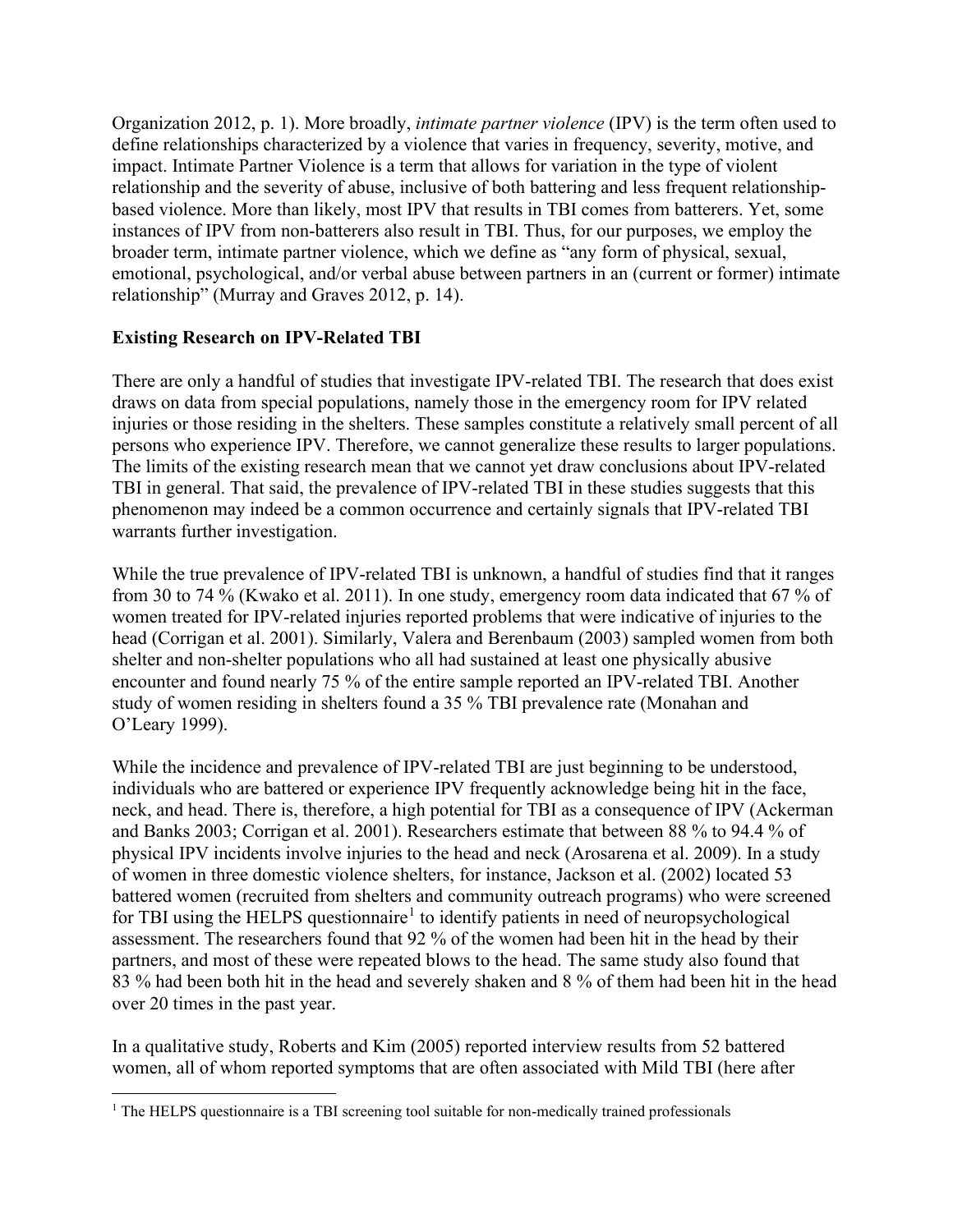mTBI). Notably, of the 52 subjects, only 32 contacted the police and went to the hospital. The remaining 20 did not receive medical care. In yet another study, which involved a survey of 362 battered women recruited from community agencies which serve battered women, Mechanic et al. (2008) found that 46 % reported being hit in the head, 45 % reported loss of consciousness associated with IPV incidents, and 72 % reported strangulation. These researchers also discovered that the severity of injury was connected to length of the abusive relationship and severity of physical aggression.

Most of this existing research on IPV-related TBI is decontextualized. As research on this issue progresses, we argue in favor of changing the way we think about IPV-related TBI to study the injured body in embedded systems. A socio-economic framework allows for a dynamic understanding of the interplay of IPV-related TBI and a range of influential social conditions, such as families, relationships, health care, communities, existing policy, and macro-social factors. To the extent that research on IPV-related TBI accommodates an array of contextual considerations, scholars can identify those environmental and demographic features that increase risk. Moreover, the context in which an individual lives might promote resilience, healing, or decline. As research on IPV-related TBI continues, typologies of situations that illuminate linkages between different circumstances and contexts can reveal the problem in a holistic way and help scholars plan appropriate interventions.

### **Understanding Traumatic Brain Injury**

Research on TBI typically considers only one dimension: the body. One of the key aims of this paper is to recognize and study the context in which bodies are embedded. Consistent with a socio-ecological framework, all human phenomena are experienced in a nested fashion where the ever changing circumstances of our environment shape and impact life events. But before we can move toward a complete understanding of environmental influences on IPV-related TBI, practitioners and researchers must first understand the physiological basis of TBI and its impact on cognitive and psychological functioning.

A TBI is typically caused by a blow to the head, face, or neck; a fall into/onto a hard surface; or strangulation: external compression of the neck. The TBI may result in a closed injury to the head (i.e. one that does not penetrate the skull) or an open head injury. Any of these events may disrupt the normal functioning of the brain, resulting in changes in physical, cognitive, and/ or emotional wellbeing, depending on the extent and severity of the injury. The initial assessment of symptoms leads to an individual being placed into one of three TBI severity groups: mild, moderate, or severe. Mild TBI is the most frequently occurring severity level, accounting for about 80 % of the 1.7 million TBIs reported in the US each year (Faul et al. 2010). It is also the most difficult type to detect due to the subtle nature of the subsequent symptoms and/or a lack of awareness of the variety of deficits that might indicate brain dysfunction. We turn to the most widely accepted definition of mTBI, put forth by the American Congress of Rehabilitation Medicine (1993), to better understand the subtleties:

A patient with mTBI is a person who has had a traumatically induced physiological disruption of brain function, as manifested by at least one of the following: 1. **any** period of loss of consciousness; 2. **any** loss of memory for events immediately before or after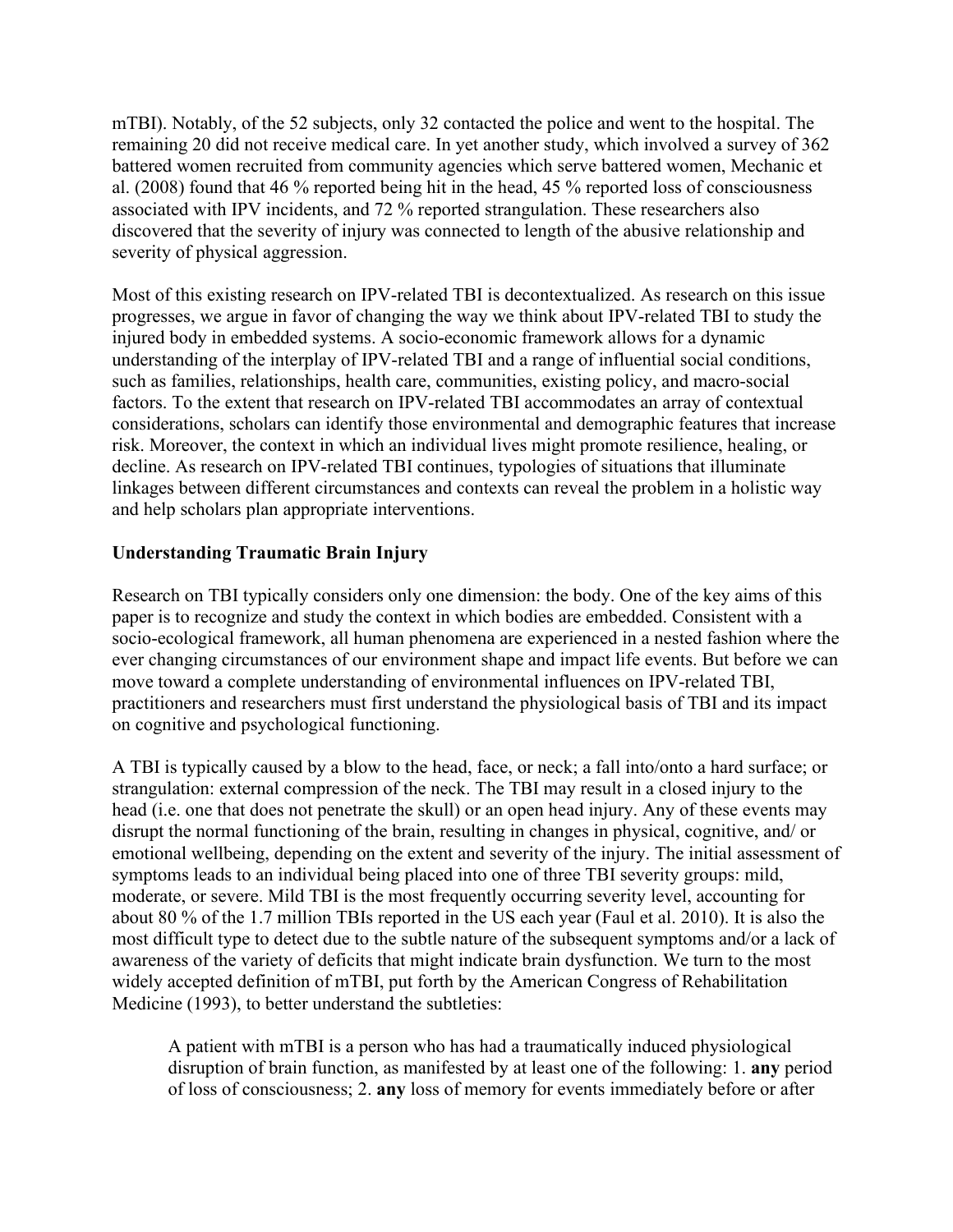the accident; 3.**any** alteration in mental state at the time of the accident (e.g., feeling dazed, disoriented, or confused); and focal neurological deficit(s) that may or may not be transient; but where the severity of the injury does not exceed the following: loss of consciousness of approximately 30 minutes or less; after 30 minutes, an initial Glasgow Coma Scale (GCS) of 13-15; and posttraumatic amnesia (PTA) not greater than 24 hours. (p. 86)

Violent acts such as choking, blows to the head, or being forcibly shaken place an individual at high risk for brain injury. Damage to the brain may take the form of contusions (bruises on the brain) at the point of impact, a contre coup injury on the opposite side of the impact, and/or a tearing/shearing/stretching of the neural fibers in the brain (i.e., diffuse axonal injury) (Roberts and Kim 2005; Valera and Berenbaum 2003). While the immediate consequences of moderate to severe TBI are easily observed due to more observable symptoms (level of consciousness, poor orientation to time and place, memory impairments), mTBI, as described above, is less likely to be detected because the behavioral symptoms are much more subtle in this group of survivors. Mild TBI often goes unreported, despite a host of symptoms that may last for hours, days, or months following the injury. Injury-related sequelae refer to the complications and consequences resulting from the original injury*.* These residual effects of TBI might include problems with memory, attention, concentration, judgment, problem solving, depression, anxiety, aggression, personality changes, sleep disturbances, and headaches (Rapoport et al. 2005).

The symptoms of TBI are some of the same symptoms reported by many individuals who have experienced repeated instances of IPV (Valera and Berenbaum 2003). These symptoms may have significant functional implications in daily life and also place an individual at risk for sustaining another TBI. Because a mTBI may affect decision-making abilities, concentration, and judgment, it may be difficult for an individual with mTBI symptoms to extract themselves from a violent situation or seek help. Repeated mTBI injuries may lead to progressive neurodegineration, a disease known as Chronic Traumatic Encephalpathy (CTE) (McKee et al. 2012). Although we were unable to locate any previous research examining CTE among individuals who have experienced IPV-related TBI, research on athletes and veterans reveal that repeated blows to the head have cumulative and chronic consequences (Belson 2013; McKee et al. 2012). Traumatic brain injury is not always a single event. It can develop into a serious chronic disease process (Masel and DeWitt 2010), which may lead to significant health complications (Breiding et al. 2008) and social isolation.

#### **TBI as a Consequence of and Risk Factor for IPV**

Bringing a socio-ecological framework to the study of IPV-related TBI would illuminate how ongoing stressors, social climate, resources, and life events affect risk and recovery for IPVrelated TBI. Understanding the context in which IPV-related TBI occurs would also help practitioners with the management of TBI over the long term, particularly within potentially ongoing violent partnerships. Individuals with IPV-related TBI who remain in a battering or abusive relationship face environmental conditions that may exacerbate the negative effects of a TBI. While a football player may be removed from playing sports to allow for a full recovery, people who are embedded in violent partnerships may experience cumulative blows to the head over a short or long period of time. Intimate partner violence may lead to TBI, and the physical,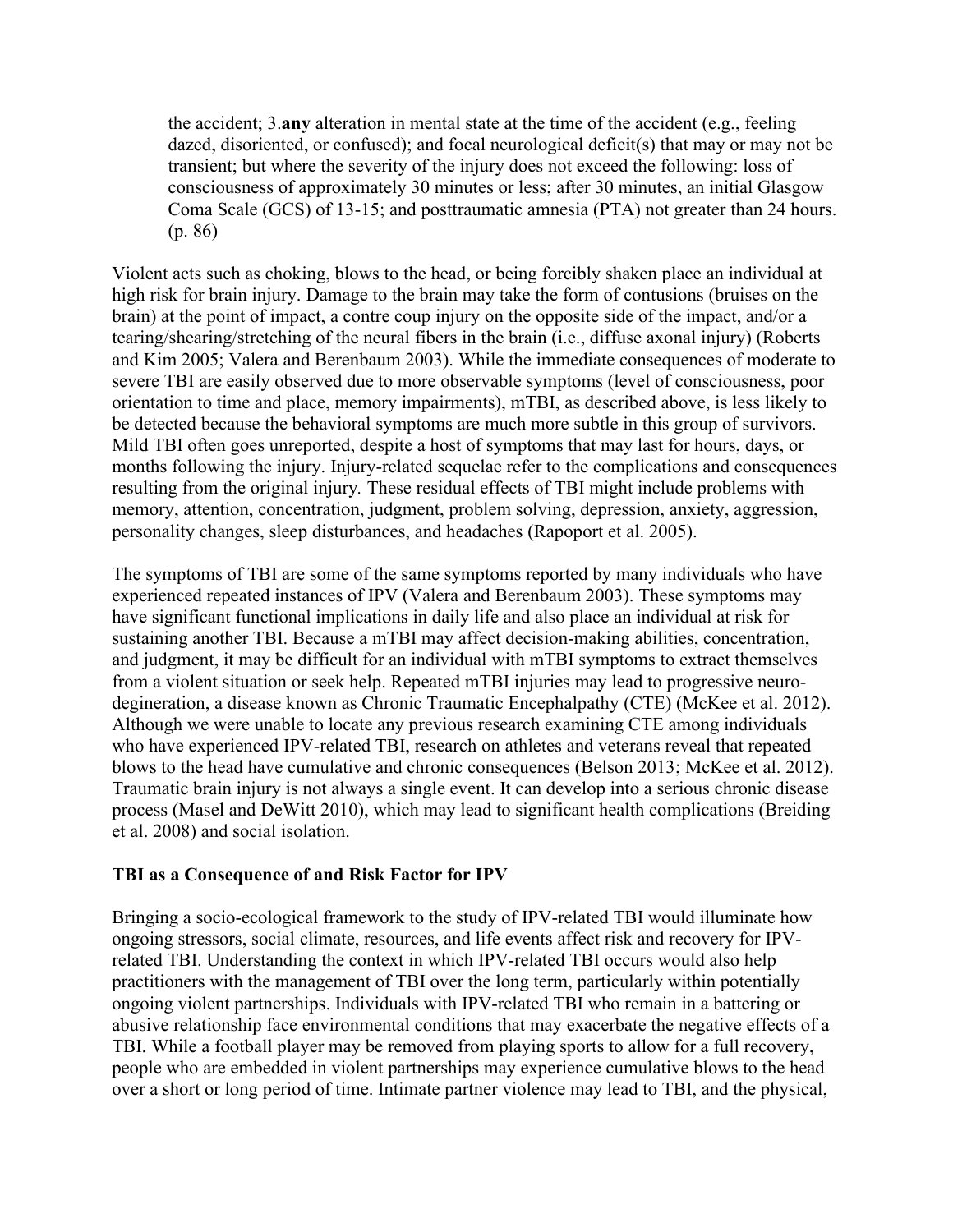cognitive, and emotional symptoms associated with TBI may, in turn, result in a greater risk for future violence, including additional TBIs. However, because TBI—and especially mTBI—is often less visible than other forms of IPV-related injuries (e.g., bruises or broken bones), these injuries may go undetected and untreated despite symptoms that may last for days or months following the injury (Corrigan et al. 2001; Valera and Berenbaum 2003). Thus, injuries sustained on a regular basis are particularly dangerous because multiple TBIs, without the benefit of healing, result in longer recovery times and potentially more severe deficits (Rapoport et al. 2005; Valera and Berenbaum 2003). Therefore, the timing and frequency of abuse is particularly pressing to identify.

In addition to the physical and cognitive effects of injury to the brain, having sustained a TBI can increase a battered person's risk of further victimization, as the symptoms resulting from the injury may increase vulnerability to additional violence. As Jackson et al. (2002) wrote, "The frequency and severity of symptoms…would make it difficult to think through or cope with the complex, often formidable organizational tasks required for battered women to stop the violence, disengage from violent partners, and/or establish independent lives" (p.43). Moreover, the negative health impacts become more serious with the increased frequency and severity of violence (Campbell 2002). For example, Valera and Berenbaum (2003) examined whether women in a sample of both shelter and non-shelter groups sustained brain injuries from their abusive partners. The findings revealed that the rates of at least one mTBI were not different among the shelter and non-shelter groups. However, shelter women experienced more choking and severe brain injuries than those in the non-shelter group. In general, higher TBI severity scores were associated with higher partner abuse severity scores. Indeed, the more severe the violence, the greater the chance of sustaining a severe brain injury. With that said, however, Valera and Berenbaum (2003) state "although we cannot necessarily generalize our results to all battered women, these data suggest that brain injuries are not restricted to shelter populations" (p. 801).

Chronic stress may be both a precursor and overlapping condition that co-occurs with IPVrelated TBI. Existing in a violent social arrangement makes coping with the effects of a TBI challenging at best, and exacerbating of the effects of the injury at worst. Covassin and Bay (2011) found that as chronic stress levels increased, female patients with mTBI exhibited a worsening of verbal memory, motor processing speed, and reaction time. Depending on the extent and the severity, TBI sequelae could make it difficult to cope with everyday functional tasks, make good personal decisions, organize and sequence daily activities, or maintain a job. These consequences present many potential challenges for those who are attempting to disconnect from violent partners and establish safety in their lives (Jackson et al. 2002).

One of the factors complicating the understanding of TBI in the context of IPV is the similarity of many of the symptoms of TBI to the mental health symptoms that victims and survivors of IPV may experience. In particular, victims of IPV are known to experience symptoms of depression, anxiety, and posttraumatic stress disorder (PTSD) at high rates (Helfrich et al. 2008; Draper et al. 2007). In addition, existing research suggests that TBI may be a precursor to depressive symptoms, anxiety, and a risk of suicide (Reeves and Laizer 2012). Differentiating the symptoms of mental health disorders and TBI symptoms is complex and requires an interdisciplinary approach in which assessment is conducted by both medical and mental health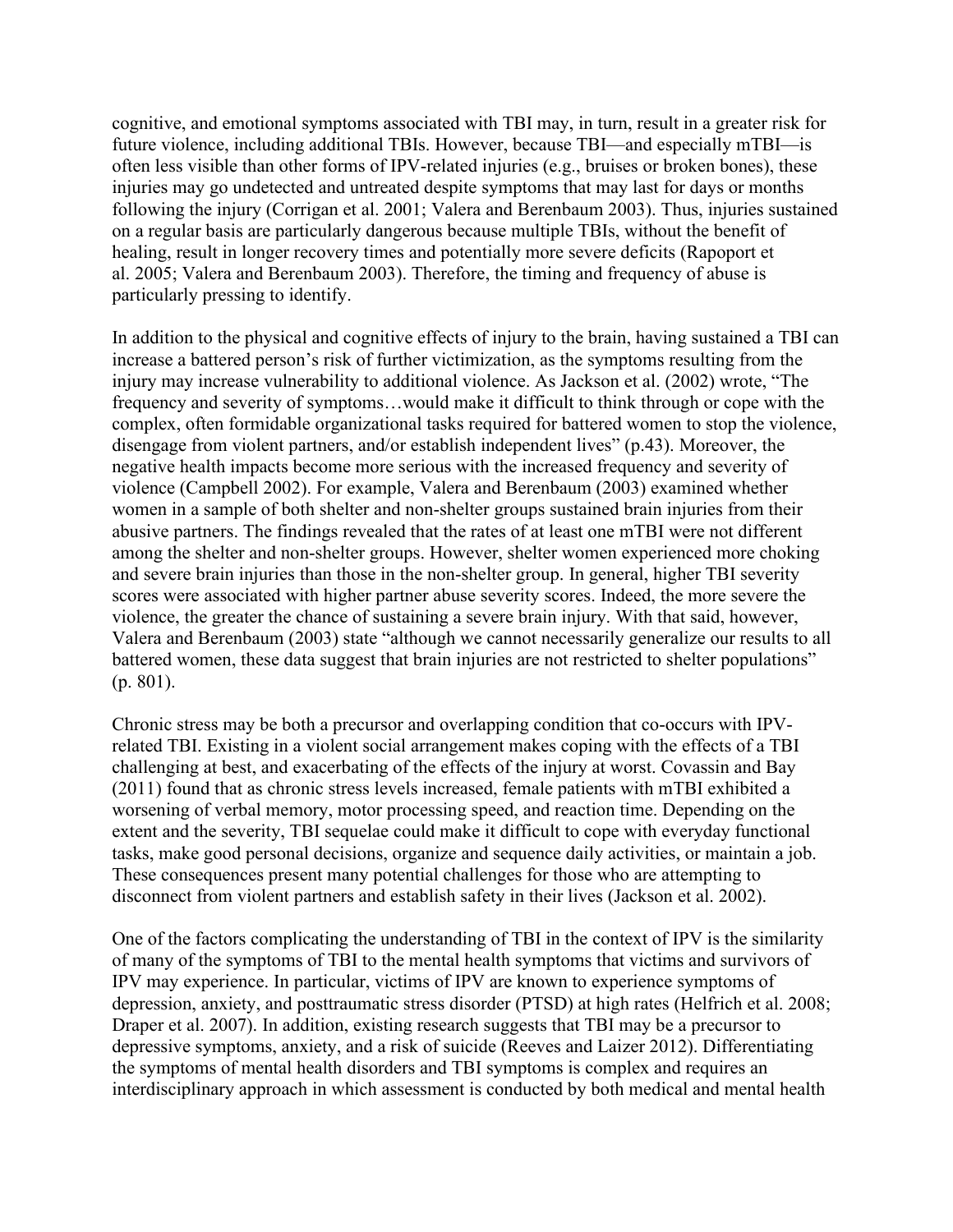professionals. Furthermore, it is possible for a victim or survivor of IPV who has sustained an injury to the head and/or neck to be appropriately diagnosed with both a TBI and a mental health disorder, assuming the person meets the criteria for each (Bryant 2011). Therefore, additional research attention is needed to elucidate the overlaps between TBI and mental health disorders in the context of IPV.

Having reviewed existing literature on IPV-related TBI, proposed a socio-ecologicalfFramework of IPV-related TBI to guide future inquires, and discussed the physiological and psychological manifestations of TBI, we now turn toward mapping directions in future research. First we consider specific challenges associated with studying IPV-related TBI, such as problems associated with identification and reporting of TBI and the ethical dilemmas that may arise as both researchers and practitioners turn greater attention to IPV-related TBI. We conclude with six recommendations for future directions in research.

# **Recognizing Important Challenges**

**Challenges in Identifying mTBI.** Moderate to severe TBIs are much more likely to be identified and treated in medical settings (e.g., emergency rooms) due to the longer period of unconsciousness, whereas the symptoms associated with mTBI are difficult to identify and far more likely to escape attention. It is also difficult to tease out the consequences of mTBI from other symptoms related to the IPV experience. For example, some researchers argue that the severity and psychological trauma of just living in a battering relationship may account for changes in one's cognition and psychological functioning (Housecamp and Foy 1991), making it even harder to separate mTBI from other physical and mental health problems. Both exposure to a violent situation and sustaining a TBI may contribute directly and indirectly to cognitive and psychological dysfunction (Valera and Berenbaum 2003). For practitioners in particular, there is limited guidance available to help them tease apart all of these overlapping symptoms that may result from the stress of the abuse itself, injuries, psychological effects of the abuse, and potential TBI.

Neuroimaging would ostensibly seem to help identify IPV-related TBI, but mTBI is most frequently present without any signs revealed by MRI or neurological exams (Ackerman and Banks 2003; Committee on Mild Traumatic Brain Injury 1993). Further, these data are limited for IPV survivors. In fact, only one study was found to examine the relationships between imaging (MRI) and neuropsychological functioning in individuals who experienced IPV (Fennema-Notestine et al. 2002). To detect TBI, and especially mTBI, a combination of neuroimaging, neurological examinations, self-report data, witness accounts, and cognitive testing is ideal. Even if this combination of multiple examinations was used, however, the problem remains that the majority of people who sustain IPV-related injuries do not seek medical treatment (Plichta 2004; Campbell 2002). In Valera and Berenbaum's (2003) sample of battered women in shelters and non-shelters, only 25 % reported having gone to the hospital after an injury, perhaps due to restricted access to medical care.

As previously mentioned, traumatic brain injury, especially when it is categorized as mild or chronic, can be an elusive injury, invisible and difficult to detect (Roberts and Kim 2005). Individuals with IPV-related TBI may experience significant functional consequences without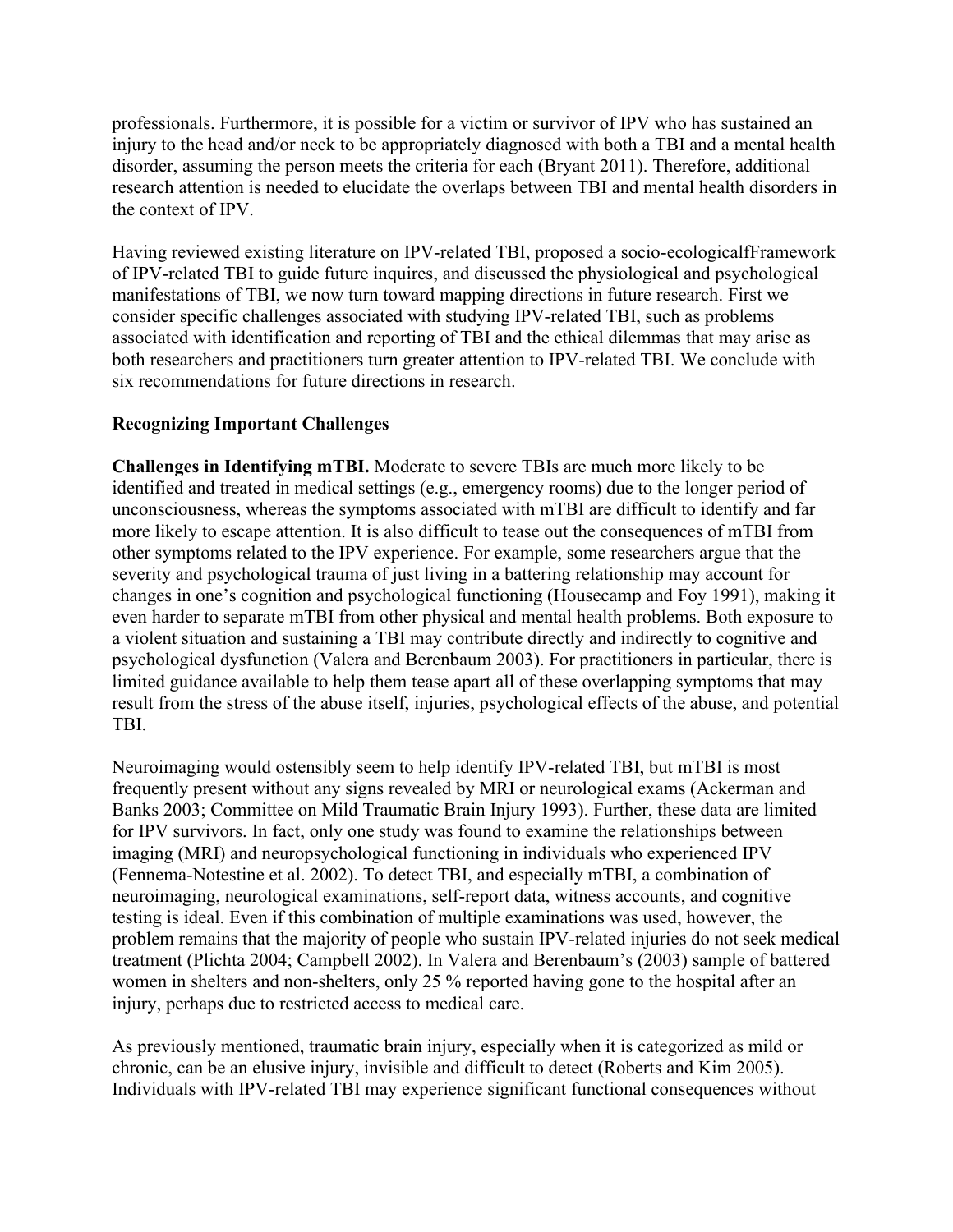any visible injuries. These less visible injuries and other consequences of IPV-related TBI might be trivialized or dismissed. There may indeed be life threatening injuries present, but they may be classified as "no injury" or "minor injury" simply because they are not visibly identifiable and often have subtle indicators. The visibility of IPV-related TBI also appears to be lacking in research and theory on the consequences of IPV. Previous theorizing and research has suggested that it is IPV severity itself that accounts for problems with cognitive and psychological functioning reported by survivors of abuse – missing or bypassing the potential presence of TBI (Valera and Berenbaum 2003).

**Challenges in Reporting of IPV Related TBI.** Restricted access to medical care and inadequate measurement tools are not the only obstacles to identifying IPV-related TBI. The culture of silence surrounding IPV prevents accurate diagnoses and intervention for IPV-related TBI. Many individuals who experience IPV are fearful of the consequences associated with divulging any information about their abusive experiences. In addition, there is often a stigma associated with any injury that may affect brain functioning, leaving questions about independence and competency. To date, many professionals who work with clients impacted by IPV lack training to understand, screen, and intervene in cases of IPV-related TBI. Therefore, at the present time, a need remains for greater attention to developing guidelines to address IPV-related TBI in both community practice settings and in scholarly research.

**Challenges in the Empirical Measurement of the Frequency of Occurrence of TBI: The Absence of TBI from Major IPV Surveys.** The Centers for Disease Control (2010) (CDC) and the National Institute of Justice (NIJ) have conducted the largest national surveys of IPV in the U.S. As one of the nation's largest and most consistent agencies focusing on violence prevention, the CDC (2010) estimates that 24.3 % (or 1 in 4) women and 13.8 % (1 in 7) men have experienced severe physical violence from an intimate partner in their lifetimes. In another widely-cited, nationally representative survey of IPV, funded by the National Institute of Justice, the prevalence of IPV among women was 22.1 % and 7.4 % for men (Tjaden and Thoennes 2000, 2006). Further, Tjaden and Thoennes (2000) reported that 31.5 % of female rape victims and 16.1 % of male rape victims were injured during their most recent rape. For physical assault, 39.0 % of female victims, and 24.8 % of male physical assault victims sustained an injury during their most resent IPV assault (Tjaden and Thoennes 2000).

The incidence of IPV-related TBI is conspicuously absent in both the CDC and NIJ reports. The two largest surveys on IPV do not isolate TBI in their questionnaires. While the CDC survey asks respondents to report on the type of violence experienced (e.g. slapped, hit, punched, kicked), survey participants were not asked if they were hit in the head or lost consciousness. Indeed, symptoms resulting from TBI are not mentioned once in the entire CDC report. The NIJ study did ask respondents to describe their injuries. The results showed that 6.6 % of rape victims and 10.1 % of assault victims experienced head or spinal cord injury. However, the NIJ survey did not specifically inquire about the symptoms associated with these injuries. Instead, injury to the head was lumped into a category with spinal cord injury.

The Revised Conflict Tactics Scales (CTS2; Straus et al. 1996) is a widely-used measure of IPV and it includes the following forms of abuse on the physical assault subscale: punching the partner, beating up the partner, hitting the partner with something, choking the partner, slamming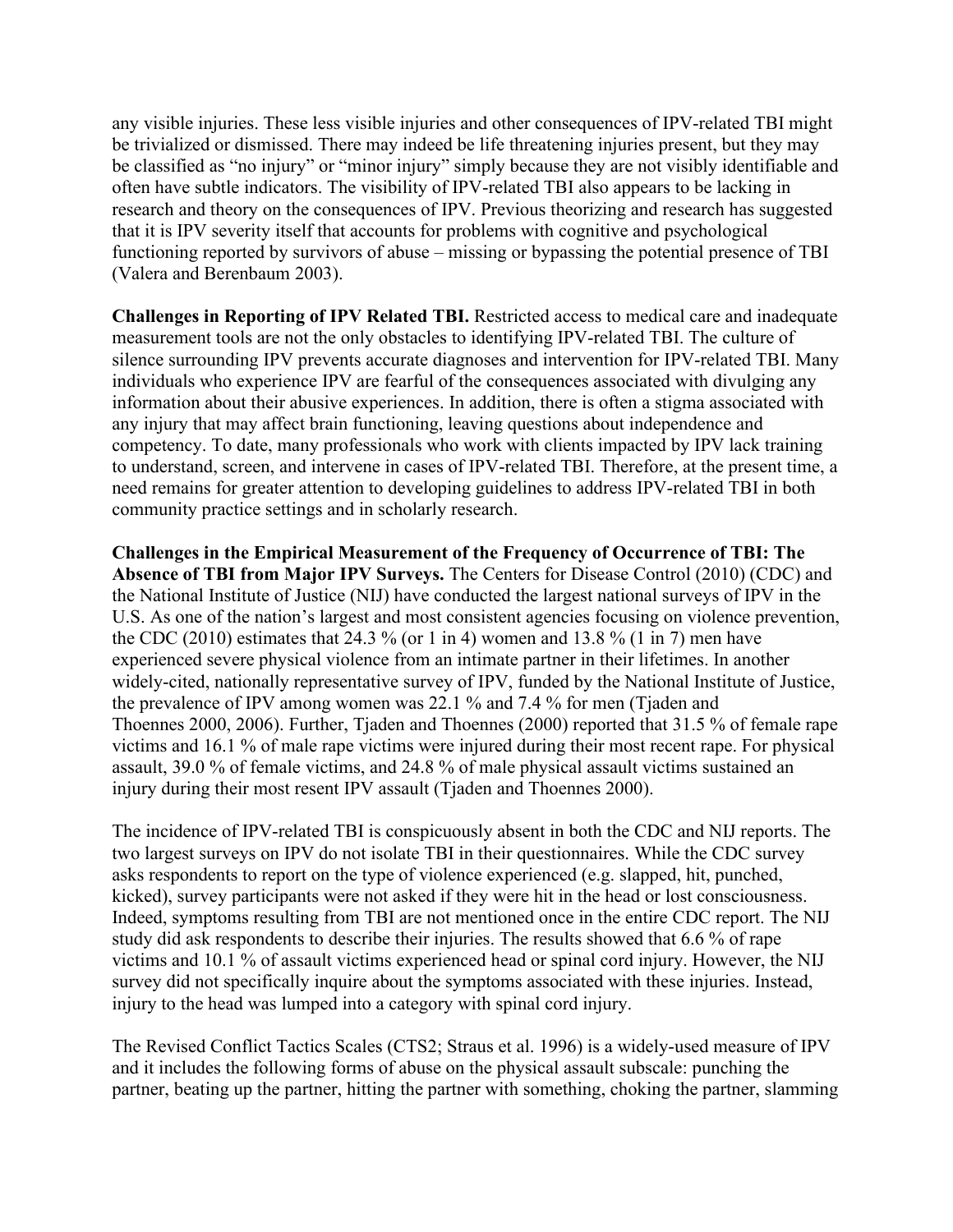the partner against the wall, throwing something at the partner that could hurt, and using a gun or knife on the partner. However, it does not specifically assess whether injuries were directed to the head, further contributing to the lack of attention to this issue in existing research. Any of these forms of abuse, among many other specific violent behaviors, could result in a TBI if the violence is directed toward the head and/or neck. In sum, our three most widely-used IPV data sources (i.e., surveys from the CDC and the NIJ and studies using the CTS2) do not isolate specific information on TBI and associated symptoms.

**Challenges with the Ethics of IPV-Related TBI Research.** Although there are numerous benefits to the greater attention to IPV-related TBI, researchers and practitioners from all relevant professions must ensure that research findings and clinical applications are used and interpreted responsibly and in a way that does not add to the stigma that survivors of IPV often face. A growing body of research suggests that there is a significant stigma surrounding IPV that poses numerous potential challenges for those who experience it (e.g., Crowe and Murray in press; Overstreet and Quinn 2013). The stigma is manifest through such dynamics as victimblaming, discrimination, stereotyping, labeling, and diminished value and worth ascribed to survivors (Crowe and Murray in press).

There is a significant potential that greater attention to the impact of TBI on survivors of IPV could contribute to further stigmatizing and discrimination against this vulnerable population from different sources, including the media and perpetrators. For example, a perpetrator who learns that his/her partner has a TBI could use this information to question decision-making skills or a person's ability to care for children as part of continued emotional and verbal abuse patterns. In addition, media reports of research demonstrating rates of TBI among survivors of IPV could be stated in such a way as to imply that survivors are somehow "damaged," "incompetent," or unable to function secondary to their abuse. These media messages could perpetuate cultural stigma (Overstreet and Quinn 2013) and lead to a sense of hopelessness among survivors who have experienced TBI. Therefore, researchers and practitioners who communicate with survivors, those in close relationship to them, and the wider population must ensure that information about TBI is conveyed in ethically-responsible ways that do not increase the stigma that survivors already face.

**Directions in Future Research.** Following from the socio-ecological framework presented in this article, there are six interdisciplinary directions for future research that we recommend moving forward. Each research objective suggested here addresses one or more of the levels of inquiry in the socio-ecological model: the physical, cognitive, and psychological context of the TBI and its related pattern of potential symptoms; (b) the abusive relationship context, as it relates to how TBI related symptoms may serve as both a potential consequence of and risk factor for IPV victimization; and (c) the community and broader social context.

*First, researchers should assess for TBI in studies of survivors of IPV more frequently to provide a more comprehensive understanding of this phenomenon.* At the most basic level, we believe that more researchers should begin to include questions about TBI on IPV data collection instruments and screen for TBI in practice settings. Doing so, undoubtedly, would increase the time to participate in a study or to complete an intake session. Yet, we argue that this increased time is practical for two primary reasons. First, the additional time would be minimal since only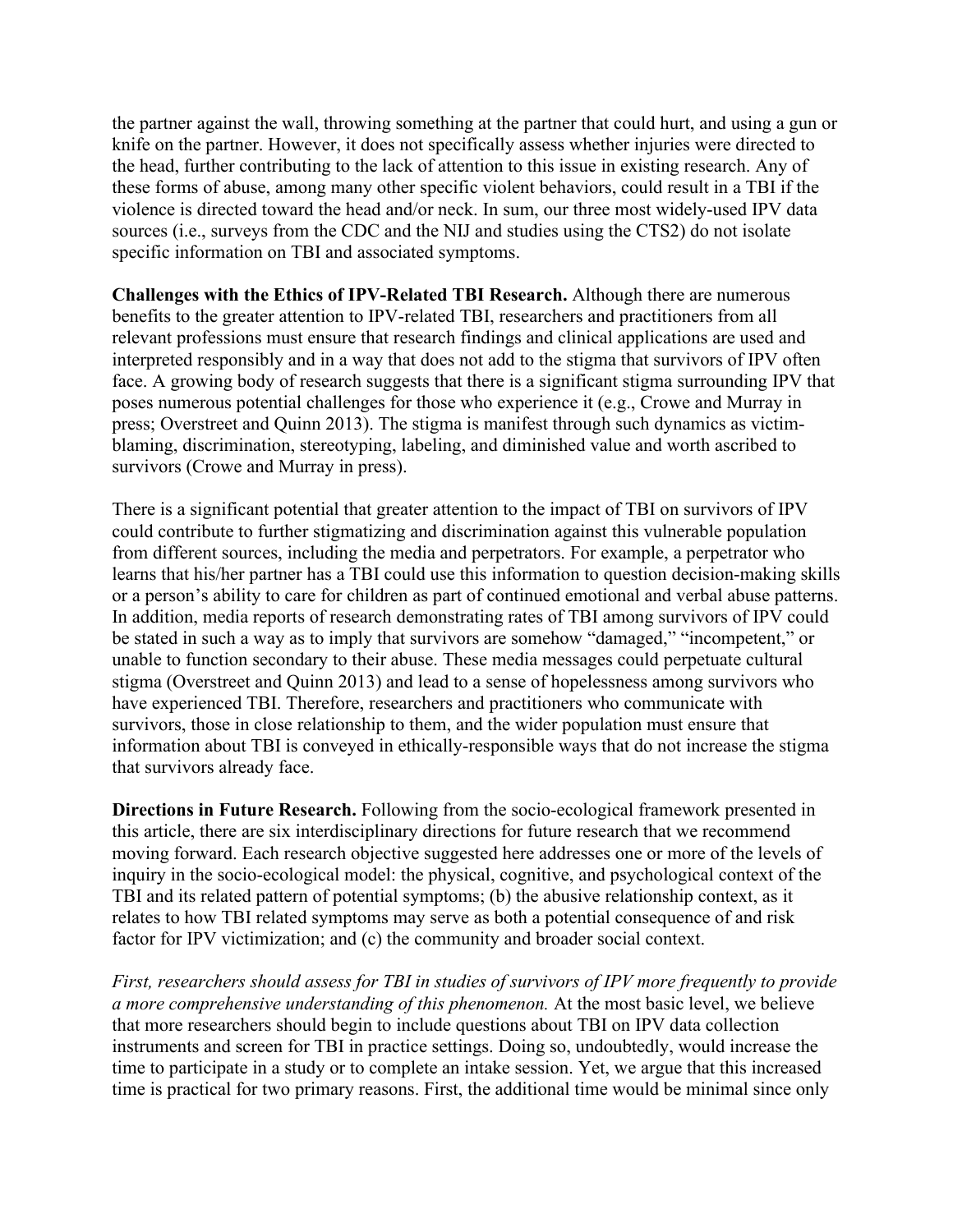a few questions are needed to gather some very brief initial information that could be used to identify the "potential" for a head injury. Appropriate follow-up procedures could be developed for only those individuals. Second, and relatedly, because of the serious consequences involved with not detecting and treating TBI's, we argue that the benefits of such knowledge far outweigh the costs. Knowing the prevalence of IPV-related TBI, it becomes a matter of professional ethics to no longer choose to ignore but instead to purposefully commit to identifying. Of course, even with questions about brain injury, there remains the difficulty with detecting TBI, specifically, teasing out symptoms of injury to the brain from other conditions. Researchers from multiple disciplines should work toward the development of more sensitive measures to address these complicated factors. Estimating the number of cases of IPV-related TBI is a critical starting point. Qualitative research is needed that explores the perspective of persons living with IPVrelated TBI in differing social contexts. Quantitative research will serve to uncover how much and who is most at risk, both demographically and situationally.

*Second, researchers should study the developmental trajectory of IPV-related TBI.* Longitudinal studies will reveal far more than cross-sectional studies. Following individuals over time will be especially important to sort out the temporal sequencing of injury in relation to past and further victimization. Longitudinal designs will also help to determine whether TBI is a result of IPV or a precursor to IPV, or both (Ellsberg et al. 2008). Time is a crucial piece of any socio-ecological framework, in order to illuminate the process by which any one person experiences IPV-related TBI in a given context. Since sustaining a TBI places an individual at risk for additional violence, only studies that occur over time can isolate the changing contextual risks for individuals living with brain injury. The use of this socio-ecological framework invites an understanding of identification and treatment of TBI within ongoing violent partnerships. Consistent with this framework, IPV related TBI should be studied across the lifespan to understand how it is connected to the diversity of economic forces, cultural factors, and even individual temperament to show how these factors impact the ability for survivors of IPV-related TBI to thrive. Conditions such as disability, unemployment/underemployment, substance abuse, and unmet needs of care (Plichta 2004) may all be taken up by community health programs to create therapeutic environments and address specific survivor needs. Such an approach will also expose long term consequences of IPV-related TBI.

*Third, researchers should examine common symptom patterns and practice implications for different severity levels of IPV-related TBI.* Since TBI can present with a vast array of symptoms, depending on the location and severity of injury, future research should explore whether different symptoms have differing effects in the lives of IPV survivors. Moreover, researchers need to examine the relationships between violent couple types and severity and frequency of TBI's. Doing so can help determine if important nuanced patterns exist that differentiate various violent relationships from one another. The identification of differences has important practice implications as well. Instead of a "one-size-fits-all" model, therapeutic intervention could be more tailor-made based upon the type of violent relationships in which brain injuries occur. In keeping with a socio-ecological framework, one approach would be to identify common types of social situations in which IPV-related TBI occurs. Inter-professional researchers can collaborate with practitioners to develop practice guidelines for addressing IPV-related TBI in various relevant practice settings, including hospitals, domestic violence agencies and shelters, mental health counseling, and law enforcement responses. Partnerships between scholars who study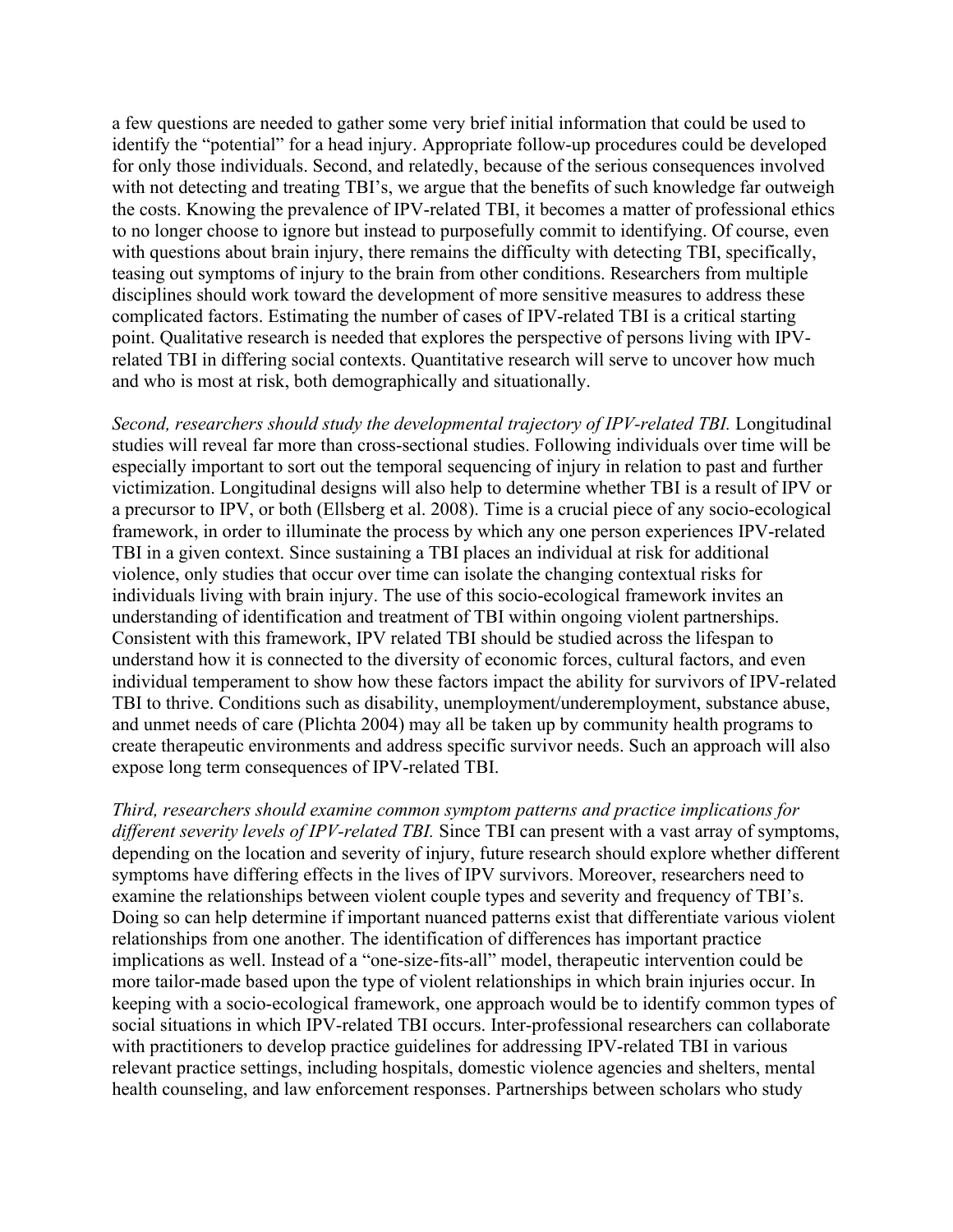IPV, first responders, and the medical community are reflective of a socio-ecological approach, where various zones of social life are addressed by the appropriate professional entity.

*Fourth, researchers should examine the challenges and obstacles posed in daily life management for survivors of IPV-related TBI.* There are complex relationships between IPV, TBI, and life before and after the battering incident. The chronic stress of living with both a brain injury and a violent relationship could have deleterious effects on brain recovery and cognitive and emotional functions (Covassin and Bay 2011). Survivors of IPV-related TBI may face a myriad of health consequences and depletion of personal and social resources. Survivors may self-medicate with alcohol and/or drugs, which can complicate treatment and recovery, and PTSD among formerly abused persons is well documented (Campbell (2002); Twamley et al. 2009). In one study, observations from counseling sessions show that women with brain injuries discussed how their injuries compromised their ability to make informed, consistent decisions about shelter, child care, and safety planning (Banks and Ackerman 2002). Researchers might identify challenges associated with resuming life after an IPV-related TBI and identify community resources needed to serve this population.

*Fifth, research attention should focus on TBI among IPV Perpetrators.* While this article has focused on individuals who sustain IPV-related TBI, perpetrators also may exhibit TBI (Stern 2004). This is an important subject to consider to the extent that TBI may be a precursor to IPV-related TBI. Farrer et al. (2012) found that the prevalence of TBI among IPV perpetrators is much higher than the general population. Similarly, Ray et al. (2014) found that the rate of TBI among inmates in an Indiana prison was twice that of the TBI rate among the general U.S. male population. Research conducted in a clinical research setting by Alderman et al. (2002) found an astonishingly high number of aggressive incidents observed among 46 patients, most of whom displayed closed head injuries, in a hospital setting over the course of 14 days.

Research on how TBI impacts risk for IPV perpetration could provide valuable information to aid in the prevention and early identification of future violence. There are several wellestablished social risk factors associated with IPV perpetration: alcohol use, education level, traditional sex-role ideology, emotional/verbal abuse, forced sex, illicit drug use, an attitude condoning violence, career/life stress, history of partner abuse, and jealousy (Farrer et al. 2012; Plichta 2004). Child abuse is considered to be a precursor to both TBI and IPV (Wuest et al. 2009; Stern 2004). All of these risk factors play out overtime in one's social life. IPV-related TBI therefore must be situated within a larger social and relational context.

*Sixth, researchers should examine further the impact of gender, race, and other sociodemographic variables on IPV-related TBI, especially as it relates to implications for clinical practice.* Intimate partner violence related TBI is certainly a complex issue complicated by a host of social conditions, including poverty, race, education, and gender. Since IPV-related TBI is a gendered phenomenon, researchers might seek to gain a deeper understanding of how gender identity, gender ideology, and gendered social arrangements impact the experience, risks, and outcomes of IPV related TBI. Race is also an important mediating variable in IPV-related TBI. When compared to other ethnic groups, African American women may experience more severe community violence and IPV, placing them at a disproportionate risk for injuries to the head. Further, African American women may receive inadequate medical care, leading to undetected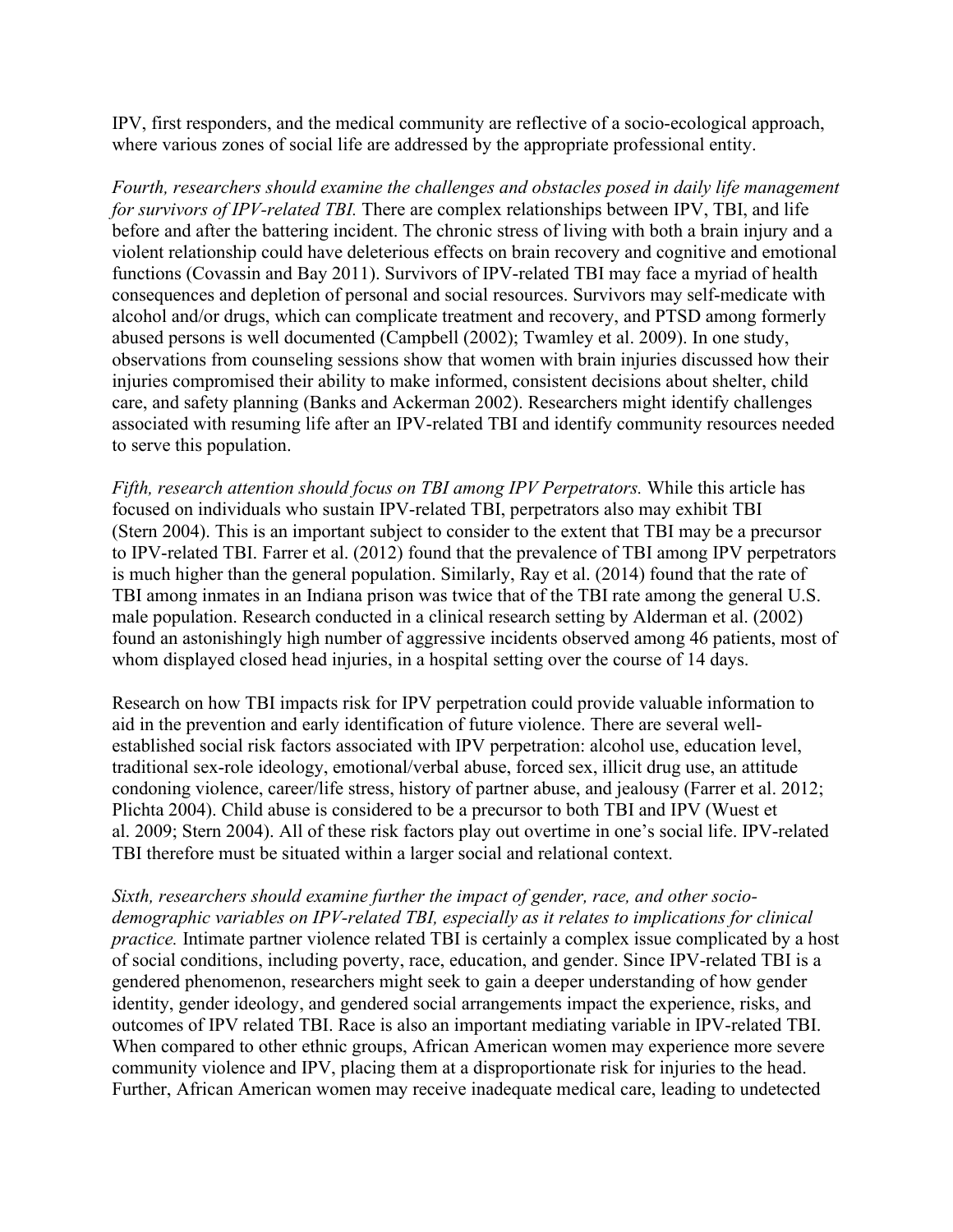symptoms (Banks and Ackerman 2002). In other words, the risk of sustaining a TBI and the effect of living with a TBI may be compounded by the experience of living with a marginalized identity. The hardships faced by an individual's social location could exacerbate the struggle associated with the challenges posed by living with a TBI.

## **Conclusion**

While a host of devastating injuries may result from IPV, TBI is among the most disabling (Reichard et al. 2007). Persons with TBI are at risk for additional IPV-related injuries, including repeat TBI. Compared with the nondisabled, people with disabilities are at a higher risk of violent victimization (Hughes, et al. 2012; Reichard et al. 2007). Persons with TBI-related disabilities may live with altered physical and cognitive functions, reducing their capacity for self-protection and placing them at greater risk than those with slight or without disabling conditions (Diaz-Olavarrieta et al. 1999).

Compared to the attention TBI has received among football players and war veterans, there is a paucity of attention, particularly in the area of scholarly articles and research funding, devoted to a better understanding of IPV-related TBI. If we draw parallels between veterans, football players, and individuals who experience repeated IPV, then the reality for cumulative damage becomes urgent. These two groups—veterans and football players—have received significant public attention and have begun to receive additional resources and support to help them recover from the TBI they have experienced. Similar attention is needed for survivors of IPV, especially because resources to support this population are often scarce and TBI has been under-recognized in the aftermath of abuse.

Despite growing recognition of the risk for TBI among people who have experienced IPV, this issue remains under-studied, misunderstood, and not commonly integrated in theories related to IPV. Furthermore, IPV-related TBI is rarely addressed in professional training programs for front-line staff who work with individuals experiencing IPV (Ackerman and Banks 2003; Banks and Ackerman 2002). Given the limited information available about IPV-related TBI in the existing body of research, there are even fewer recommendations for practitioners to assess and provide intervention services to clients who have experienced IPV-related TBI.

Not only is it critical to identify those individuals who have sustained a TBI as a result of IPV, it is equally important for researchers, police, social workers, and treatment providers to be sensitive to the complicated terrain of IPV-related TBI in various social contexts. Given the high prevalence of IPV, there is an urgent need for practitioners and researchers from multiple professions to integrate an understanding of IPV-related TBI into research and clinical practice. This awareness should not be solely at the level of assessment and treatment of the symptoms of TBI, but should be sensitive to the ways in which survivors are members of broader social context that includes families, communities, and society. Of course, it is not enough to identify this problem. To make an effective intervention – that is, to influence policy and practice – risk for and recovery from IPV-related TBI needs to be understood in diverse environmental contexts. The use of a socio-ecological framework will enhance understanding of the dynamic interplay between the body and varied social influences.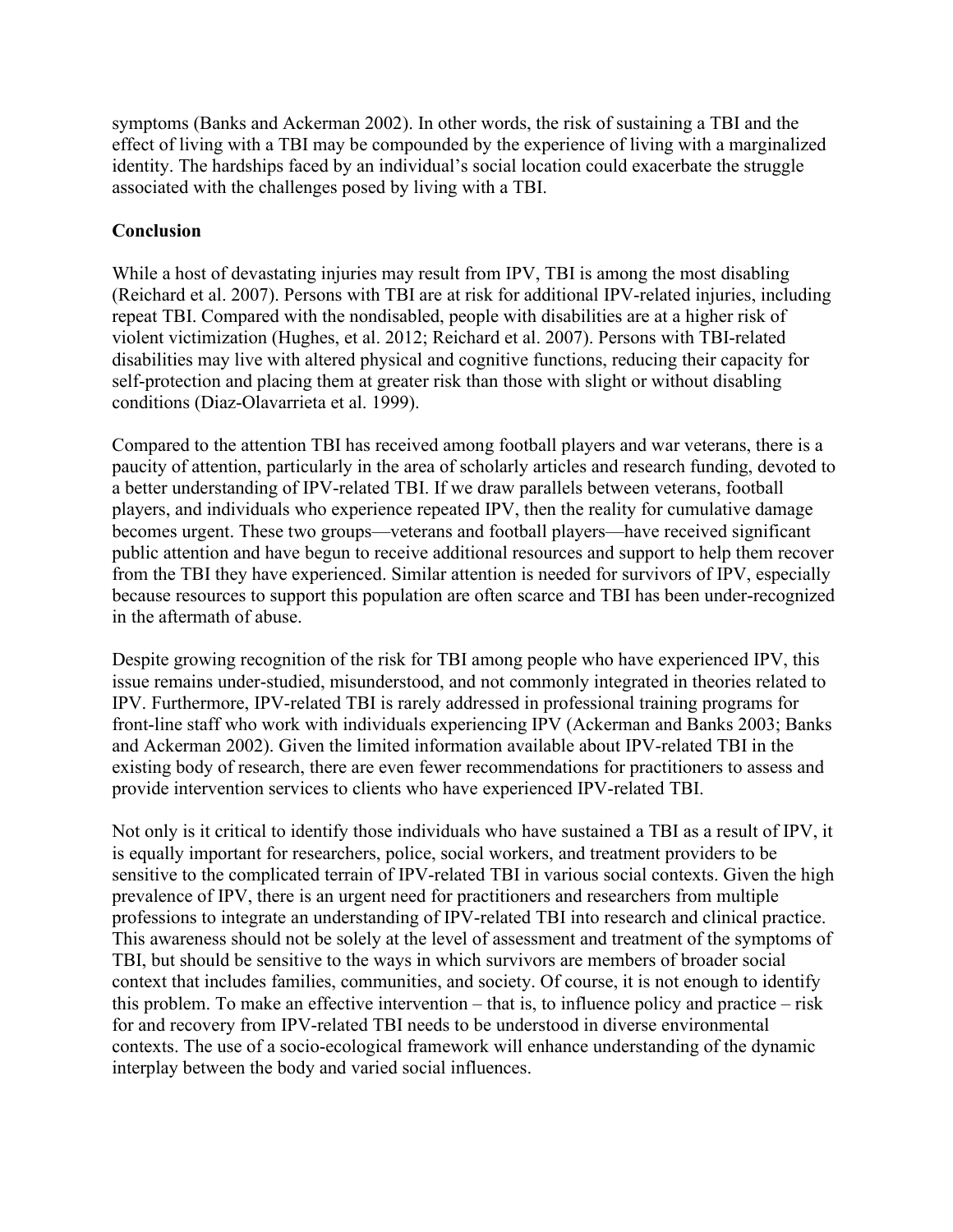### **References**

Ackerman, R. J., & Banks, M. E. (2003). Assessment, treatment, and rehabilitation for interpersonal violence victims: Women sustaining head injuries. *Women and Therapy, 26*(3/4), 343–363.

Alderman, N., Knight, C., & Henman, C. (2002). Aggressive behaviour observed within a neurobehavioural rehabilitation service: Utility of the OAS-MNR in clinical audit and applied research. *Brain Injury., 16*(6), 469–489.

American Congress of Rehabilitation Medicine (1993). Definition of mild traumatic brain injury. *Journal of Head Trauma Rehabilitation, 8*(3), 86–87.

Arosarena, O. A., Fritsch, T. A., Hsueh, Y., Aynehchi, B., & Haug, R. (2009). Maxillofacial injuries and violence against women. *Archives of Facial Plastic Surgery, 11*(1), 48–52.

Banks, M. E., & Ackerman, R. J. (2002). Head and brain injuries experienced by African American women victims of intimate partner violence. *Women and Therapy, 25*(3/4), 133–143.

Belson, K. (2013). N.F.L. Agrees to Settle Concussion Suit for \$765 Million. *The New York Times*. Retrieved from [http://www.nytimes.com](http://www.nytimes.com/)

Breiding, M. J., Black, M. C., & Ryan, G. W. (2008). Chronic disease and health risk: Behaviors associated with intimate partner violence – 18 U.S. States/Territories, 2005. *Annals of Epidemiology, 18*, 538–544. doi: [10.1016/j.annepidem.2008.02.005.](https://doi.org/10.1016/j.annepidem.2008.02.005)

Bronfenbrenner, U. (1979). *The ecology of human development*. Cambridge, MA: Harvard University Press.

Bryant, R. (2011). Post-traumatic stress disorder vs. traumatic brain injury. *Dialogues in Clinical Neuroscience, 13*, 251–262.

Campbell, J. C. (2002). Health consequences of intimate partner violence. *The Lancet, 359*, 1331–1336.

Centers for Disease Control (2010). *An Overview of Intimate Partner Violence in the United States, 2010.* Retrieved May 1, 2014, from [http://www.cdc.gov/violenceprevention/pdf/ipv](http://www.cdc.gov/violenceprevention/pdf/ipv-nisvs-factsheet-v5-a.pdf)[nisvs-factsheet-v5-a.pdf](http://www.cdc.gov/violenceprevention/pdf/ipv-nisvs-factsheet-v5-a.pdf) on 5/1/2014

Centers for Disease Control (CDC) (2014). *The social-ecological model: A framework for prevention.* .Retrieved June 19, 2014, from <http://www.cdc.gov/violenceprevention/overview/social-ecologicalmodel.html>

Committee on Mild Traumatic Brain Injury, American Congress of Rehabilitation Medicine (1993). Definition of Mild Traumatic Brain Injury. *Journal of Head Trauma Rehabilitation, 8*, 48–59.

Corrigan, J. D., Wolfe, M., Mysiw, J., Jackson, R. D., & Bogner, J. A. (2001). Early identification of mild traumatic brain injury in female victims of domestic violence. *American Journal of Obstetrics and Gynecology, 188*(5), 571–576.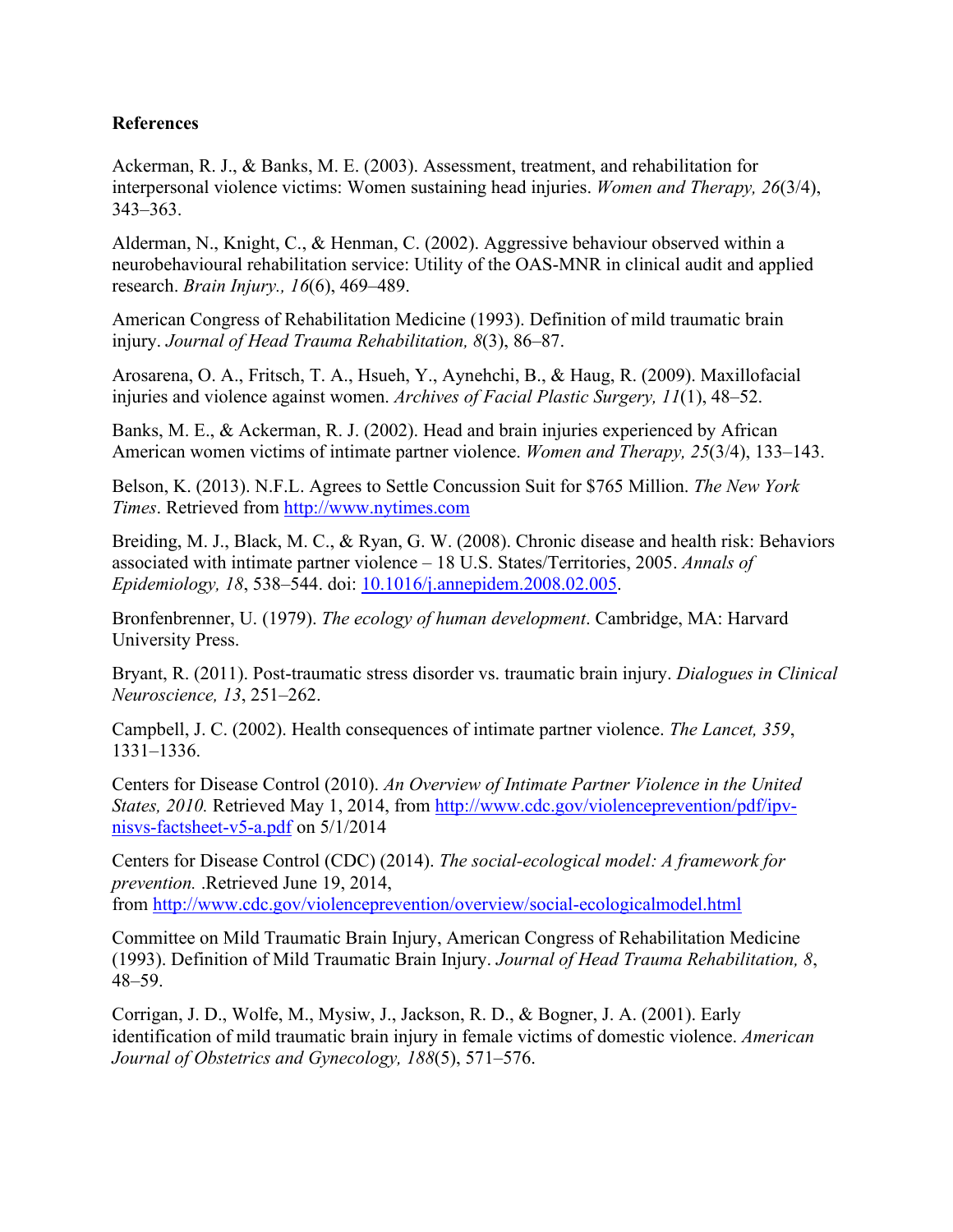Covassin, T., & Bay, E. H. (2011). Are there gender differences in cognitive function, chronic stress, and neurobehavioral symptoms after mild-to-moderate traumatic brain injury? *Journal of Neuroscience Nursing, 44*(*3*), 124–133. doi: [10.1097/JNN.0b013e318252737d.](https://doi.org/10.1097/JNN.0b013e318252737d)

Crowe, A., & Murray, C. E. (in press). Stigma from professional helpers toward survivors of intimate partner violence. *Partner Violence*

Diaz-Olavarrieta, C., Campbell, J., de la Cadena, C. G., Paz, F., & Villa, A. R. (1999). Domestic violence against patients with chronic neurologic disorders. *Archives of Neurology, 56*, 681–685.

Draper, K., Ponsford, J., & Shonberger, M. (2007). Psychosocial and emotional outcomes 10 Years following traumatic brain injury. *Journal of Head Trauma Rehabilitation, 22*(5), 278– 287.

Ellsberg, M., Jansen, H., Heise, L., Watts, C. H., & Garcia-Moreno, C. (2008). Intimate partner violence and women's physical and mental health in the WHO multi-country study on women's health and domestic violence: An observational study. *The Lancet, 371*, 1165–1172.

Farrer, T. J., Frost, R. B., & Hedges, D. W. (2012). Prevalence of traumatic brain injury in intimate partner violence offenders compared to the general population: A metaanalysis. *Trauma, Abuse and Neglect, 13*(2), 77–82. doi: [10.1177/1524838012440338.](https://doi.org/10.1177/1524838012440338)

Faul, M., Xu, L., Wald, M. M., & Coronado, V. G. (2010). *Traumatic Brain Injury in the United States: Emergency Department Visits, Hospitalizations and Deaths 2002–2006*. Atlanta (GA): Centers for Disease Control and Prevention, National Center for Injury Prevention and Control.

Fennema-Notestine, C., Stein, M. B., Kennedy, C. M., Archibald, S. L., & Jernigan, T. L. (2002). Brain morphometry in female victims of intimate partner violence with and without posttraumatic stress disorder. *Biological Psychiatry, 52*, 1089–1101.

Helfrich, C. A., Fujiura, G. T., & Rutkowski-Kmitta, V. (2008). Mental health disorders and functioning of women in domestic violence shelters. *Journal of Interpersonal Violence, 23*, 437– 453.

Housecamp, M. J., & Foy, D. W. (1991). The assessment of posttraumatic stress disorder in battered women. *Journal of Interpersonal Violence, 6*, 367–375.

Hughes, K., Bellis, M. A., Jones, L., Wood, S., Bates, G., Eckley, L., et al. (2012). Prevalence and risk of violence against adults with disabilities: A systematic review and meta-analysis of observational studies. *The Lancet, 379*(9826), 1621–1629.

Jackson, H., Philp, E., Nuttall, R. L., & Diller, L. (2002). Traumatic brain injury: A hidden consequence for battered women. *Professional Psychology: Research and Practice, 33*(*1*), 39– 45. doi: [10.1037/0735–7028.33.1.39.](https://doi.org/10.1037/0735-7028.33.1.39)

Kwako, L. E., Glass, N., Campbell, J., Melvin, K. C., Barr, T., & Gill, J. M. (2011). Traumatic brain injury in intimate partner violence: A critical review of outcomes and mechanisms. *Trauma, Violence & Abuse, 12*(*3*), 115–126. doi: [10.1177/1524838011404251.](https://doi.org/10.1177/1524838011404251)

Masel, B. E., & DeWitt, D. S. (2010). Traumatic Brain Injury: A Disease Process, Not an Event. *Journal of Neurotrauma., 27*(8), 1529–1540.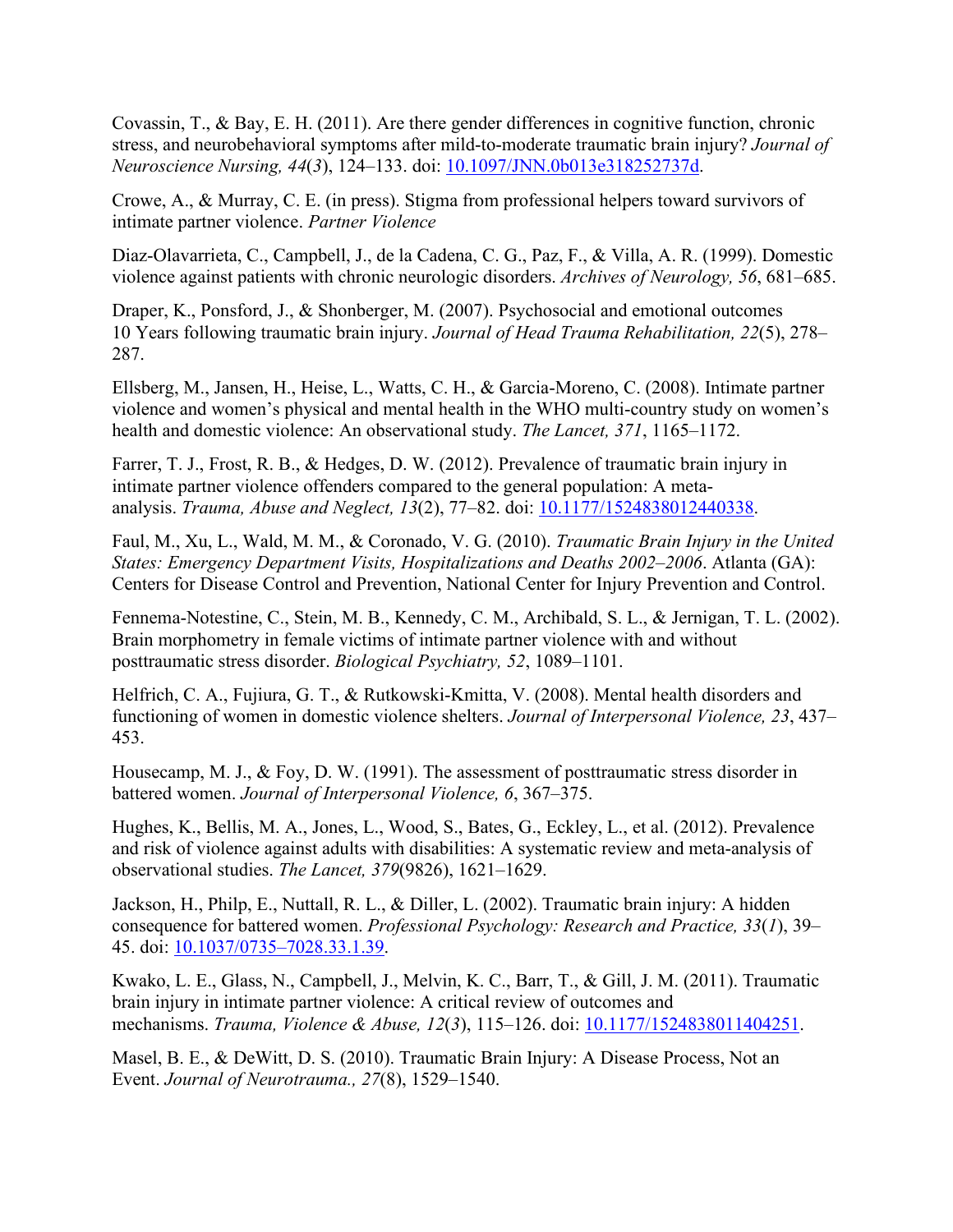McKee, A. C., Stein, T. D., Nowinski, C. J., Stern, R. A., Daneshvar, D. H., Alvarez, V. E., et al. (2012). The spectrum of disease in chronic traumatic encephalopathy. *Brain 2012*. *A Journal of Neurology*, 1–22. doi: [10.1093/brain/aws307.](https://doi.org/10.1093/brain/aws307)

Mechanic, M. B., Weaver, T. L., & Resick, P. A. (2008). Risk factors for physical injury among help-seeking battered women: An exploration of multiple abuse dimensions. *Violence Against Women, 14*, 1148–1165. doi: [10.1177/1077801208323792.](https://doi.org/10.1177/1077801208323792)

Monahan, K., & O'Leary, K. D. (1999). Head injury and battered women: An initial inquiry. *Health and Social Work, 24*(4), 269–278.

Murray, C. E., & Graves, K. N. (2012). *Responding to family violence*. New York: Routledge.

Olson, L. N. (2004). Relational control-motivated aggression: A theoretically-based typology of intimate violence. *The Journal of Family Communication, 4*, 209–233.

Overstreet, N. M., & Quinn, D. M. (2013). The intimate partner violence stigmatization model and barriers to help seeking. *Basic and Applied Social Psychology, 35*, 109–122.

Plichta, S. B. (2004). Intimate partner violence and physical health consequences: Policy and practice implications. *Journal of Interpersonal Violence, 19*, 1296–1323. doi: [10.1177/0886260504269685.](https://doi.org/10.1177/0886260504269685)

Rapoport, M. J., McCullagh, S., Shammi, P., & Feinstein, A. (2005). Cognitive impairment associated with major depression following mild and moderate traumatic brain injury. *Journal of Neuropsychiatry and Clinical Neurosciences, 17*, 61–65.

Ray, B., Sapp, D., & Kincaid, A. (2014). Traumatic brain injury among Indiana state prisoners. *Journal of Forensic Science., 59*(5), 1248–1253.

Reeves, R. R., & Laizer, J. T. (2012). Traumatic brain injury and suicide. *Journal of Psychosocial Nursing & Mental Health Services, 50*, 32–38.

Reichard, A. A., Langlois, J. A., Sample, P. L., Wald, M. M., & Pickelsiner, E. E. (2007). Violence, abuse, and neglect among people with traumatic brain injuries. *Journal of Head Trauma Rehabilitation., 12*(*6*), 390–402.

Richard, L., Gauvin, L., & Raine, K. (2011). Ecological models revisited: Their uses and evolution in health promotion over two decades. *Annual Review of Public Health, 32*, 307–326.

Roberts, A. R., & Kim, J. H. (2005). Exploring the effects of head injuries among battered women: A qualitative study of chronic and severe women battering. *Journal of Social Service Research, 32*(*1*), *33*–*48*. doi: [10.1300/J079v32n01\\_03.](https://doi.org/10.1300/J079v32n01_03)

Stern, J. (2004). Traumatic brain injury: An effect and cause of domestic violence and child abuse. *Current Neurology and Neuroscience Reports, 4*, 179–181.

Straus, M. A., Hamby, S. L., Boney-McCoy, S., & Sugarman, D. B. (1996). The Revised Conflict Tactics Scales (CTS2). *Journal of Family Issues, 17*, 283–316.

Tjaden, P., & Thoennes, N. (2000). *Full report of the prevalence, incidence, and consequences of violence against women: Findings from the national violence against women survey*, *(NIJ*